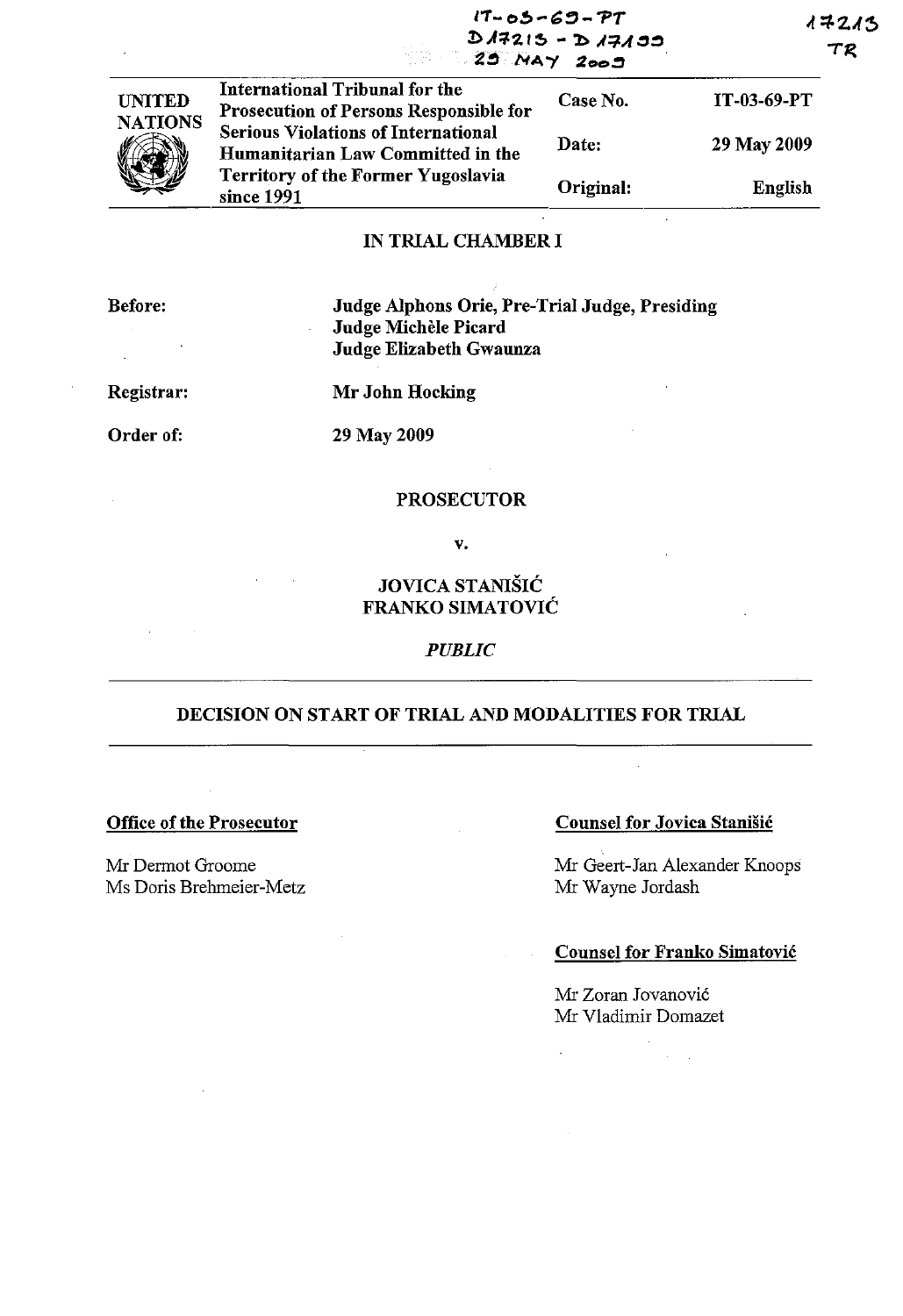### **PROCEDURAL mSTORY**

I. On 16 May 2008, the Appeals Chamber instructed the Chamber to adjourn the proceedings in this case and to "reassess the Accused's [Jovica Stanisic's] state of health before determining when the trial should commence".<sup>1</sup> Accordingly, the Chamber adjourned proceedings *sine die* on 20 May 2008<sup>2</sup> On 26 May 2008, the Chamber granted provisional release to both Jovica Stanišić and Franko Simatović and established a comprehensive reporting procedure to monitor the health of the Accused Stanišić (hereinafter "the Accused" $)$ , $^{3}$ 

2. On 17 December 2008, after having reassessed the Accused's health, the Chamber prolonged the adjournment of proceedings and instructed, *inter alia,* two independent court experts to submit further medical reports by 17 March  $2009$ .<sup>4</sup> On 19 and 23 March 2009 respectively, Dr de Man and Dr Siersema filed their reports pursuant to the December 2008 Re-Assessment Decision. <sup>5</sup>

3. On 6 April 2009, the Prosecution filed a motion for revocation of the Accused's provisional release and re-assessment of his health.<sup>6</sup> On 20 April 2009, the Stanisic Defence responded to the Motion, opposing it.<sup>7</sup> On 22 April 2009, the Prosecution requested leave to reply and replied to the Stanisic Response.<sup>8</sup> On 24 April 2009, the Chamber issued its decision on the Prosecution's motion.<sup>9</sup> The Chamber decided that the trial in the present case should recommence and, accordingly, revoked the provisional release of the two Accused.<sup>10</sup> The Chamber further stated that it was "satisfied that Mr Stanišić is able to endure the rigours of a trial and to effectively participate in the trial *provided that accommodating measures are introduced*<sup> $n$ </sup>.<sup>11</sup> Also on 24 April 2009, the Chamber invited the parties to comment on a

 $2^2$  T. 1258.

<sup>11</sup> Ibid., para. 20 (emphasis added). Case No. IT-03-69-PT 2 29 May 2009

<sup>&</sup>lt;sup>1</sup> Decision on Defence Appeal of the Decision on Future Course of Proceedings, 16 May 2008 ("16 May 2008 **Decision"), para. 22.** 

<sup>3</sup> Decision on Provisional Release, 26 May 2008, para. 68.

<sup>&</sup>lt;sup>4</sup> Decision on Prosecution Motion for Re-Assessment of Jovica Stanišić's Health and Re-Commencement of Trial and Decision on Prosecution Motion to Order Further Medical Reports on Jovica Stanišić's Health, 17 December 2008 ("December 2008 Re-Assessment Decision"), para. 38.

<sup>&</sup>lt;sup>5</sup> Registry Submission Pursuant to Rule 33 (B) Concerning Psychiatric Expert Report, 19 March 2009 ("Dr De Man Report"); Registry Submission Pursuant to Rule 33 (B) Concerning Expert Report, 23 March 2009 ("Dr Siersema Report"). Collectively, these reports will be referred to as "the Reports".

 $<sup>6</sup>$  Prosecution Motion for Revocation of Jovica Stanišić's Provisional Release and Re-Assessment of his Health,</sup> 6 April 2009, paras 4, 28.

Defence Response to Prosecution Motion of Revocation of Jovica Stanišić's Provisional Release and Re-Assessment of his Health, 20 April 2009.

 $8$  Prosecution Request for Leave to Reply and Reply to Stanišić Defence Response to Prosecution Motion for Revocation of Jovica Stanišić's Provisional Release and Re-Assessment of His Health, 22 April 2009.

 $^9$  Decision on Prosecution Motion for Revocation of Jovica Stanišić's Provisional Release and Re-Assessment of his Health and Revocation of Franko Simatović's Provisional Release, 24 April 2009 ("24 April Decision").  $10$  Ibid.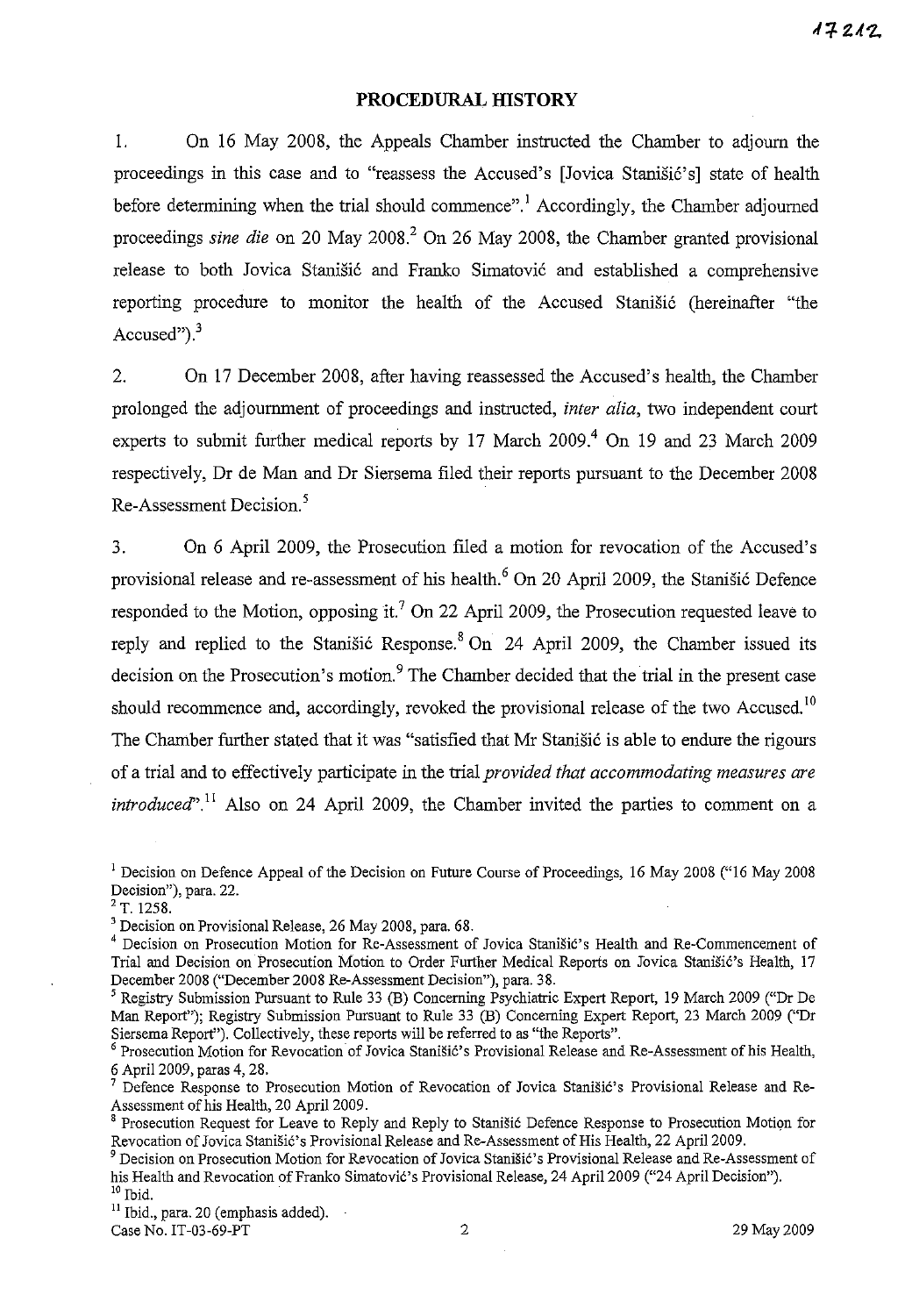number of proposed contingency measures which may prove necessary "for the purpose of facilitating Mr Stanišić's effective participation in the trial and for the purpose of enabling the Chamber to monitor the health condition of the Accused". 12 The Chamber received the parties submissions on 4 May  $2009<sup>13</sup>$ 

4. On 24 April 2009, the Chamber ordered that a status conference be held on 12 May 2009, the Pre-Trial Conference on 18 May 2009, and the start of the trial be scheduled for 25 May 2009.<sup>14</sup> In the Scheduling Order for Recommencement of Trial, the Chamber noted that

The Presiding Judge of the Trial Chamber is currently presiding over trial proceedings in the case of *Prosecutor* v. *Gotovina et al.,* in which the Defence cases, if any, are scheduled to commence on 27 May 2009, and of which limits for the near future the time the Presiding Judge is available to preside over the present case in court.<sup>15</sup>

5. At the Status Conference on 12 May 2009, the Chamber decided for a variety of reasons unrelated to a pending motion for postponement,<sup>16</sup> to reschedule the Pre-Trial Conference for 2 June 2009.<sup>17</sup>

## **DISCUSSION**

#### *Introductory remarks*

6. In its 24 April Decision, the Chamber considered in particular the Dr De Man Report and the Dr Siersema Report and concluded that the trial could commence "provided that accommodating measures are introduced".<sup>18</sup> At that time, the proceedings in the present case had been adjourned for more than 11 months from the date of the Appeals Chamber's 16 May 2008 Decision. In the present Decision, the Chamber will set out the modalities for the trial, including the "accommodating measures" needed in order to start the trial. In doing so, the Chamber will consider the medical situation of the Accused, as set out in the mentioned Reports, and the submissions by the parties in response to the Chamber's 24 April

Case No. IT-03-69-PT 3 29 May 2009

<sup>&</sup>lt;sup>12</sup> Invitation to Parties to Comment on Modalities for Trial, 24 April 2009 ("24 April Invitation").

<sup>&</sup>lt;sup>13</sup> Prosecution Submissions Regarding Trial Modalities, 4 May 2009 ("Prosecution Submission"); Defence for Stanišić's Response to Trial Chamber's Invitation to Comment on Modalities for Trial, 4 May 2009 ("Stanišić Submission"); Simatović Defence Comments Pursuant to Trial Chamber Invitation of 24 April 2009, 4 May 2009 ("Simatovi6 Submission").

<sup>&</sup>lt;sup>14</sup> Scheduling Order for a Status Conference, 24 April 2009; Scheduling Order for Recommencement of Trial, 24 April 2009.

<sup>&</sup>lt;sup>15</sup> Scheduling Order for Recommencement of Trial, 24 April 2009, p. 2.

<sup>&</sup>lt;sup>16</sup> Defence Request for Postponement of Commencement of Trial, 6 May 2009.

<sup>17</sup> T. 1348.

<sup>&</sup>lt;sup>18</sup> 24 April Decision, para. 20.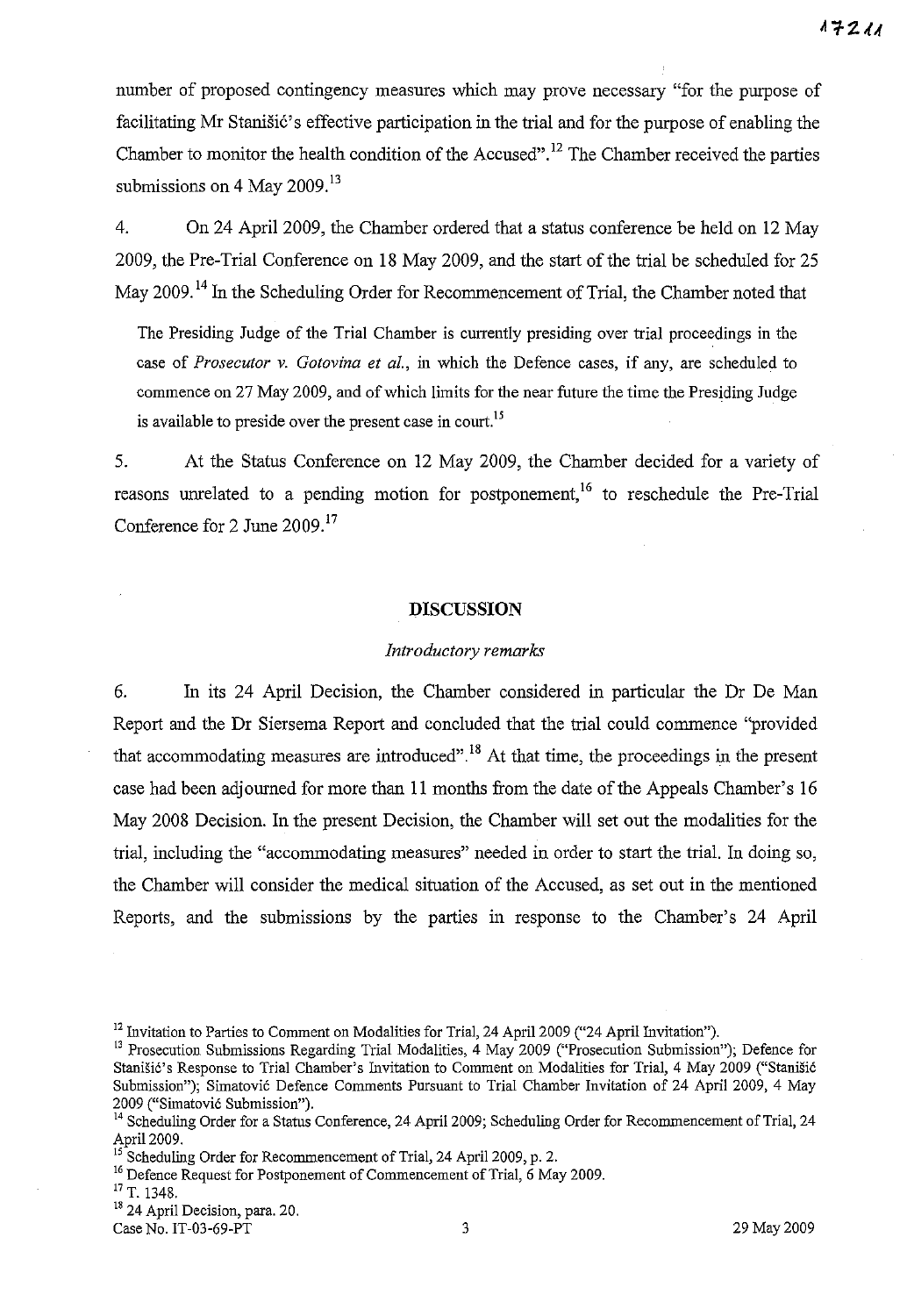Invitation.<sup>19</sup> It will further consider developments subsequent to the 24 April Decision, in particular these reflected in medical reports following this decision with regard to the Accused's health situation and the scheduling in the cases of *Prosecutor* v. *Ante Gotovina et al.* and *Prosecutor* v. *Momcilo PeriSie,* in which Judges of this Chamber participate.

## *Submissions by the parties in response to the* 24 *April Invitation*

7. The Stanistic Defence submits that it is not able to comment on the Chamber's proposal on the modalities for trial.2o It argues that the Dr De Man Report and the Dr Siersema Report fail to comment precisely upon the Accused's ability to instruct counsel, to focus on the details of the case, or to physically withstand the rigours of the trial, including attending court proceedings.<sup>21</sup> Also, the Stanistic Defence argues, the Reports do not deal with the medical treatment regime which will be required at the United Nations Detention Unit ("UNDU") and the issue of how this might work alongside a trial schedule.<sup>22</sup> The Stanišić Defence further argues that the Accused is "physically unwell, deeply depressed, fragile, exhausted, and unfocused" and that it cannot identify any modalities "which have removed or diminished these symptoms".<sup>23</sup> Consequently, the Stanisic Defence submits that the modalities should be developed only after further enquiry has been made to the Accused's treating doctors and the independent experts.<sup>24</sup>

8. Regrettably, the Stanisic Defence ignores in its submission that the Reports in fact deal extensively with the issue of appropriate treatment of the Accused, including the use of medications and the possibility of surgical intervention, as well as the possibilities for him to participate in the trial proceedings. Dr Siersema indeed proposed an adapted trial regime as a means of accommodation.<sup>25</sup> The Chamber is satisfied that the Reports provide sufficient information upon which the Chamber may rely in setting out the modalities for the initial phase of the trial. These modalities will include mechanisms for the Chamber to be regularly apprised of the Accused's health condition as the trial progresses so as to enable it to adjust the modalities whenever needed. This is reflected in the modalities for trial, as set out in the Annex to this Decision.

<sup>&</sup>lt;sup>19</sup> In its submission, the Simatovic Defence explained that since all the specific modalities discussed up to this moment were related to the health condition of Mr Stanišić it had no specific proposal and would accept any decision rendered by the Chamber on this matter. See Simatović Submission.

<sup>&</sup>lt;sup>20</sup> Stanišić Submission, para. 2.

<sup>21</sup> Ibid., para. 2.

 $22$  Ibid., para. 2.

**<sup>23</sup> Ibid., para. 3.** 

<sup>24</sup> Ibid., para. 4.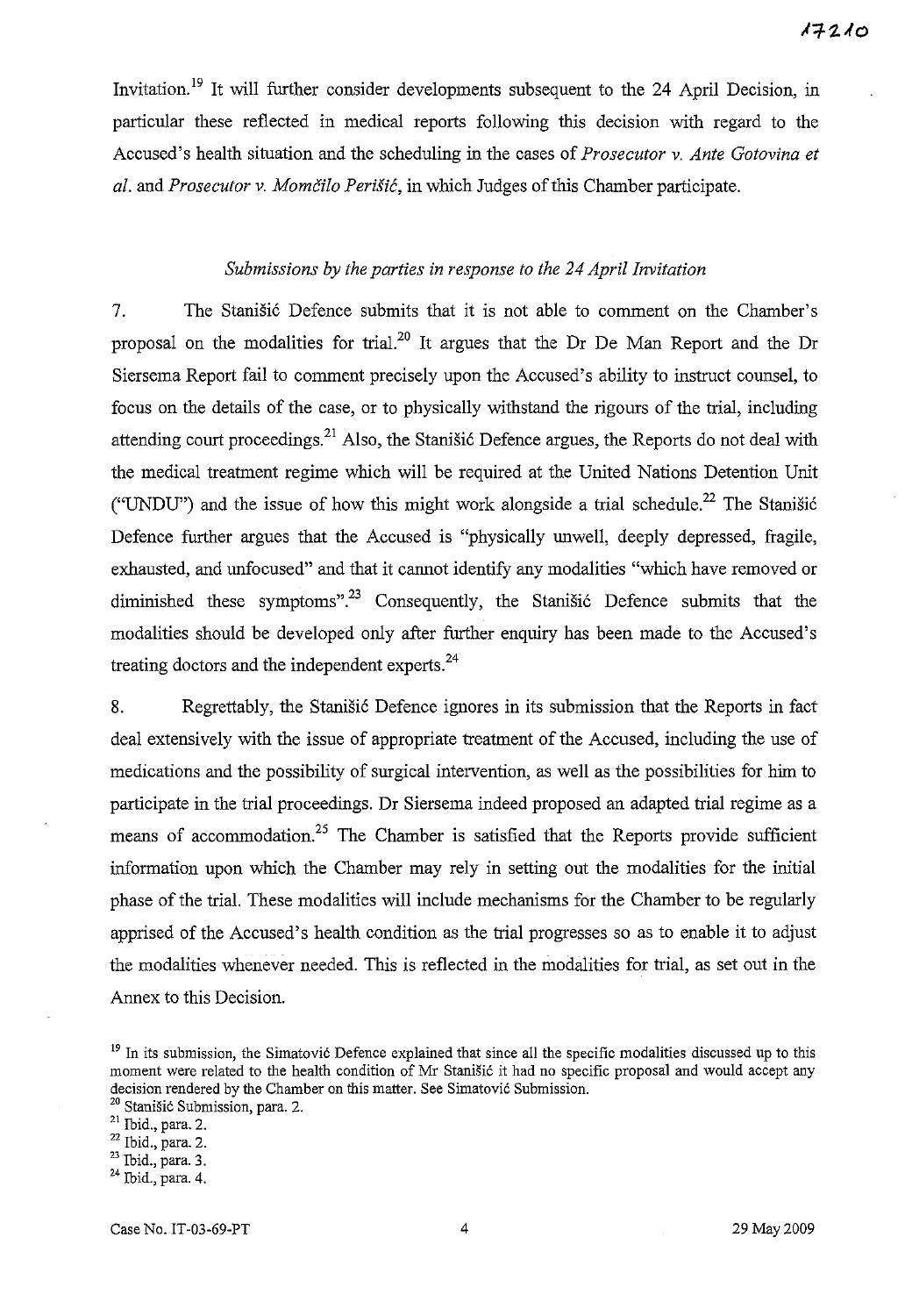9. The Prosecution submits that it is essential to distinguish between what is required to ensure effective treatment of the Accused's illnesses and what the Chamber needs to know in order to decide whether the trial can proceed at any given time.<sup>26</sup> The Prosecution further submits that, based on the statements of the Treating Medical Officer of the UNDU ("TMO"),<sup>27</sup> the decision not to attend court is effectively a subjective one made by an accused.<sup>28</sup> Therefore, and "[g]iven the frequency with which this occurred when the case originally went to trial", the Chamber needs a mechanism to assess and determine when the subjective decision of the Accused not to attend court amounts to a voluntary waiver.<sup>29</sup> In this respect, the Prosecution proposes a number of guidelines amounting to the creation of such a mechanism.<sup>30</sup> The Prosecution further makes a number of concrete proposals with regard to the video-conference link facility at the UNDU.<sup>31</sup> Finally, the Prosecution points out that the scheduling of witnesses will become considerably more complicated, burdensome for witnesses, and costly if hearings are conducted only two days per week.<sup>32</sup> The Prosecution therefore proposes that the Chamber schedule the two court hearings per week as follows: Thursday, Friday, Monday, and Tuesday on successive weeks.<sup>33</sup>

10. The Chamber understands the Prosecution's submissions to mean that a distinction needs to be drawn between the reporting function of treating physicians, whether UNDU medical officers or private medical specialists, and the reporting function of Chamberappointed independent medical experts. The Chamber accepts this and it is reflected in the modalities for the trial, as set out in the Annex to this Decision. The Chamber further takes into account the Prosecution's proposals with regard to the video-conference link facility at the UNDU and with regard to trial scheduling. These are also reflected in the modalities for the trial.

## *Dr De Man Report and Dr Siersema Report*

11. When identifying appropriate modalities, the Chamber has considered all medical reports submitted to it since the Appeals Chamber's 16 May 2008 Decision and in particular the recent reports by Dr De Man and Dr Siersema, both non-treating independent medical

Case No. 1T-03-69-PT 5 29 May 2009

<sup>&</sup>lt;sup>25</sup> Dr Siersema Report, p. 5; Registry Submission Pursuant to Rule 33 (B) Concerning Expert Gastroenterologist Report, 12 September 2008, p. 5.

**<sup>26</sup> Prosecution Submission, paras 2, 6-7.** 

<sup>27</sup> Dr. Paulus Falke.

<sup>28</sup> Ibid., para. 4.

<sup>29</sup> Ibid., paras 5, 10-1l.

<sup>30</sup> Ibid., para. 12.

<sup>31</sup> Ibid., paras 14-15.

<sup>&</sup>lt;sup>32</sup> Ibid., para. 16.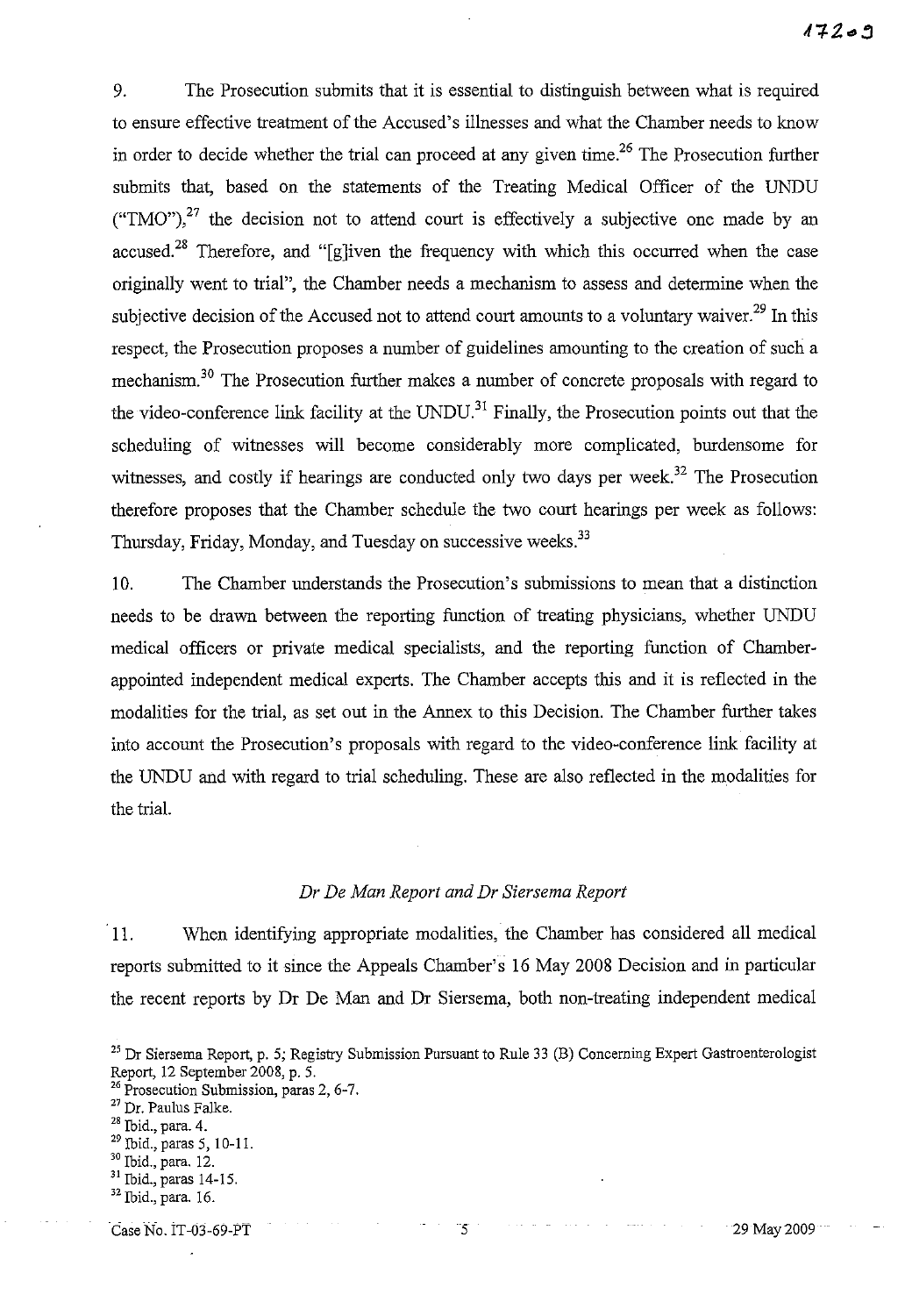experts with medical specialisations appointed by the Chamber. With regard to the Accused's physical health, the Chamber recalls in particular that Dr Siersema set out:

In my experience, the physical disorders [of Mr Stanišić] do not prevent the vast majority of patients to live an (almost) normal life. It is however imaginable that some adjustments need to be made when patients with these type of disorders attend trial.<sup>34</sup>

This should also be considered in conjunction with the numerous alternative ways of treating the Accused, as suggested by Dr Siersema, which in his view might lead to improvements of the Accused's physical health. The Chamber has also considered that the conclusions by Dr Siersema was not based on a full examination due to the Accused's failure to fully cooperate.<sup>35</sup>

12. With regard to the Accused's mental health, the Chamber considers in particular Dr De Man's observations during his visits to the Accused at the Belgrade Military Medical Academy. Summarizing his first visit on 30 January 2009, Dr De Man states:

Subject is well oriented and shows no disturbance of memory. His attention can be captured but is not easily sustained. There are no signs of disturbances of perception and everyday judgement. No thought disturbances are noted. No hallucinatory experiences are related or observed. The speed of thinking and acting is lowered. Mood is low with negative affect modulating only to a limited extent.<sup>36</sup>

Similar, and even more positive, observations were noted on a second visit three weeks later:

The formal psychiatric examination shows again no disturbance of memory. His attention can be captured but is clearly better sustained. Still he seems to tire easily, thereby limiting the duration of the interview. As before, there are no signs of disturbances of perception and everyday judgement. No thought disturbances are noted. No hallucinatory experiences are related or observed. The speed of thinking and acting is better than it was on the first examination. Mood is low with negative affect, but clearly modulating to a greater extent. $37$ 

On a third visit, conducted in the presence of psychiatrist Dr Blagojevi6, Dr de Man found it difficult to examine the Accused.<sup>38</sup> According to Dr De Man, the answers given by the Accused to his questions were monosyllabic and yielded no additional information.<sup>39</sup>

 $33$  Ibid.

<sup>&</sup>lt;sup>34</sup> Dr Siersema Report, p. 5. With regard to Dr Siersema's comments with regard to the Accused's mental health, see the 24 April Decision, para. 16. 35 Dr Siersema Report, p. 4.  $^{36}$  Dr De Man Report, pp. 6-7.<br> $^{37}$  Ibid., p. 7.

<sup>&</sup>lt;sup>38</sup> Ibid., pp. 7-8.  $39$  Ibid., pp. 7-8.

Case No. IT-03-69-PT 6 29 May 2009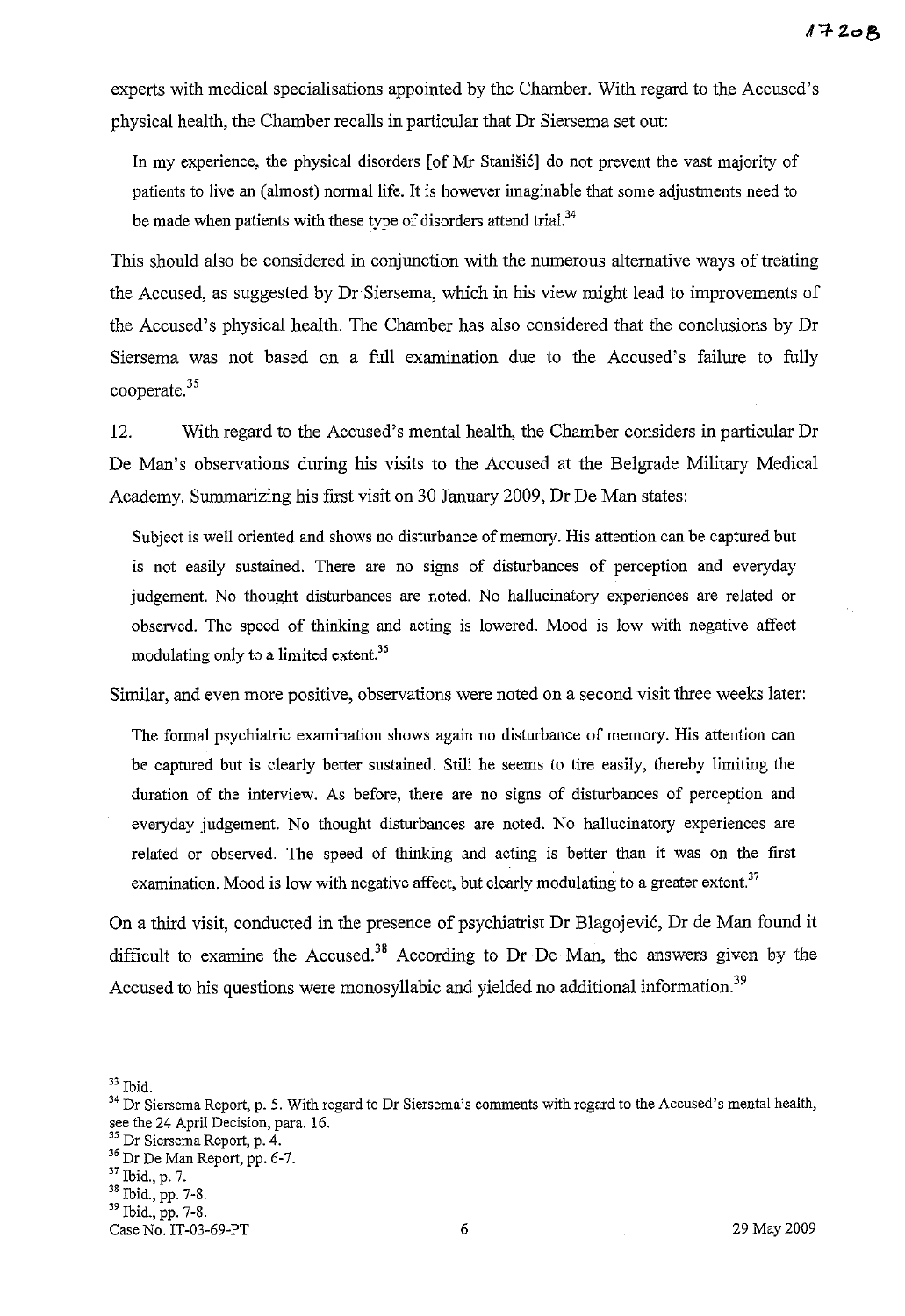13. The Accused was already deemed legally fit to stand trial through a decision by the Chamber on 10 March 2008 and the Chamber accepts this determination to the present date.<sup>40</sup> The medical reports received since then have not warranted a need to revisit this issue. The Chamber concludes from the Dr De Man Report and the Dr Siersema Report that the Accused can participate in the trial proceedings in the present case within the framework of a court schedule which reasonably accommodates his particular medical ailments and shortcomings. This would necessarily include a trial conducted with relatively shorter court sessions and longer breaks between sessions, so as to permit him to the extent practicable to participate in his own defence with minimised discomfort under the circumstances. Further adjustments corresponding to the Accused's daily health situation can be implemented where appropriate. The Chamber further considers it advantageous to the orderly conduct of proceedings to have in place an additional option for the Accused to follow the proceedings in the form of a videoconference link from an observation room in the UNDU. This observation room should be equipped so as to allow the Accused to effectively participate in the trial proceedings, including unhindered communication with his counsel. Although the Chamber would prefer that the Accused is present at all scheduled court sessions, it would not disallow the Accused to avail himself of the opportunity to participate in trial proceedings by using the videoconference link. The Chamber further concludes from the Reports a need for regular medical reporting to allow the trial forecast to be adjusted in both the long and short term. Such reporting is particularly relevant on days in which court sessions are scheduled, and for this reason the Chamber has sought special dispensation for all court sessions in this case to be scheduled in the afternoons in order to allow for the preparation of such medical reports. All these considerations are reflected in the modalities for the trial, as set out in the Annex to this Decision.

### *Medical situation subsequent to the* 24 *April Decision*

14. With regard to the Accused's health situation subsequent to the 24 April Decision, the Chamber has received five medical reports from the Reporting Medical Officer of the UNDU ("RMO")<sup>41</sup>. On 5 May 2009, the day after the Accused was returned to the UNDU, the RMO submitted his first weekly report.<sup>42</sup> Beyond summarizing the medical file of the Accused and setting out his upcoming medical appointments, the RMO stated that when he met with the Accused at the airport on 4 May 2009, the latter complained that he was tired

<sup>40</sup> Decision on Motion Re Fitness to Stand Trial, 10 March 2008.

<sup>&</sup>lt;sup>41</sup> Dr Michael Eekhof.

<sup>42</sup> Medical Report by Dr Michael Eekhof, Reporting Medical Officer, dated 5 May 2009, filed 21 May 2009. Case No. IT-03-69-PT  $\overline{7}$  7 29 May 2009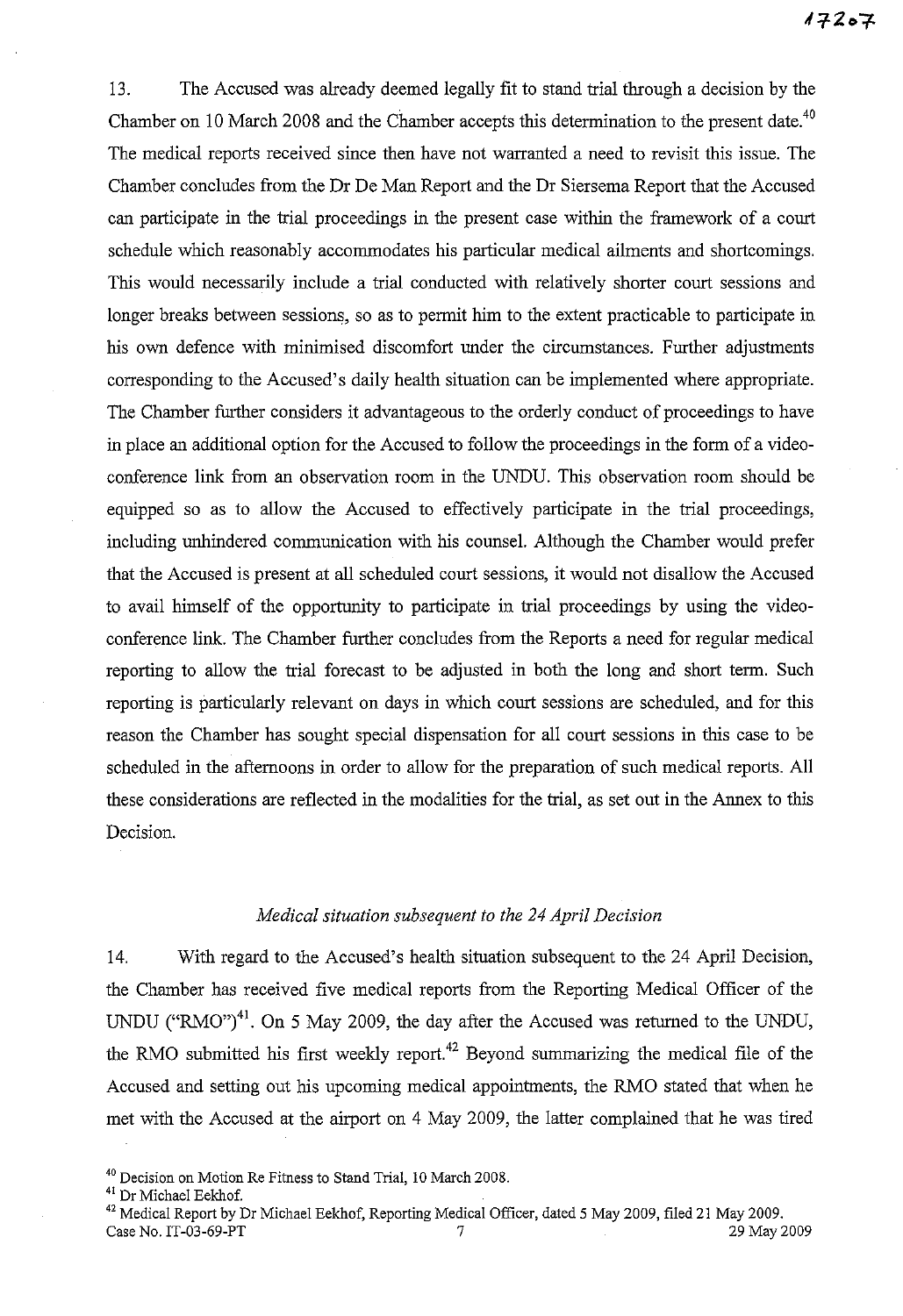from the trip but that he had no complaints which demanded immediate action.<sup>43</sup> On 5 May 2009, when the RMO met with the Accused in his cell, the Accused complained of stomach problems, lower back pain, fatigue and abdominal pain.<sup>44</sup> According to the RMO, the Accused "gave the impression of being depressed".<sup>45</sup>

15. On 11 May 2009, the RMO submitted his second weekly report.<sup>46</sup> The RMO stated that the medical reports concerning the Accused's treatment during hospital stays in Belgrade had been made available.<sup>47</sup> These reports revealed a new medical issue, a lumbar disc herniation.<sup>48</sup> According to the RMO, "[o]ver the weekend the symptoms of his lumbar discal herniation have increased to the point that he has enormous difficulties to change any body position, getting out of bed without help is nearly impossible". 49 The RMO reported that a Magnetic Resonance Imaging scan ("MRI") was scheduled for the same day and a visit to a neurologist would be realized on short notice.<sup>50</sup> According to the RMO, the Accused had reported that his defecation frequency had increased slightly to 12 times per day and a visit to the gastroenterologist had therefore been scheduled for the same day.<sup>51</sup> Finally, the RMO reported that the Accused's psychological situation had been assessed by Dr Vera Petrovic who had concluded that "his overall psychological functioning has worsened".<sup>52</sup>

16. On 12 May 2009, the RMO complemented his 11 May Report.<sup>53</sup> The RMO stated that the Accused had visited the gastroenterologist the day before and that "there were no new aspects and the medication was not changed".<sup>54</sup> With regard to the lumbar discal herniation, referred to in the 11 May Report, the RMO stated:

Mr. Stanišić underwent a MRI yesterday, a small discal herniation was seen; on Thursday a visit to the neurologist is planned. Mr Stanišić states that he cannot stand or walk for more than a few moments. [ ... J As the neurological evaluation has not yet been completed, I cannot exclude a somatic reason for the problems with walking and standing.<sup>55</sup>

 $^{45}$  Ibid.

- $^{\rm 50}$  Ibid.
- 51 Ibid.  $^{\rm 52}$  Ibid.

 $43$  Ibid.

 $^{44}$  Ibid.

<sup>46</sup> Medical Report by Dr Michael Eekhof, Reporting Medical Officer, dated II May 2009, filed on 25 May 2009 ("II May Report").

 $47$  Ibid.

 $48$  Ibid.

<sup>&</sup>lt;sup>49</sup> Ibid.

<sup>&</sup>lt;sup>53</sup> Medical Report by Dr Michael Eekhof, Reporting Medical Officer, dated 12 May 2009, filed on 14 May 2009 ("12 May Report"), p. I.

 $\frac{1}{54}$  Ibid.  $<sup>55</sup>$  Ibid.</sup>

Case No. IT-03-69-PT 2009 8 29 May 2009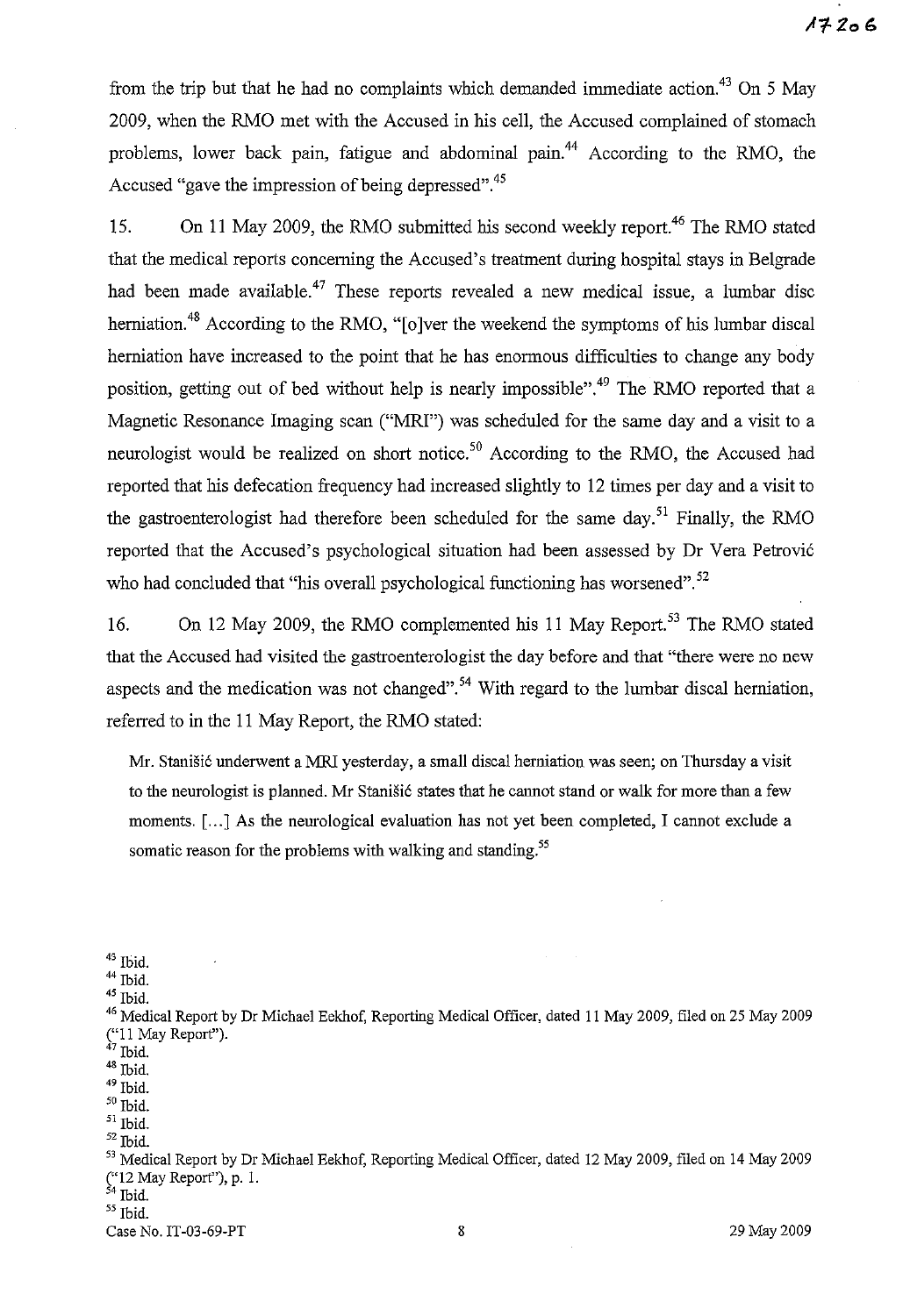The RMO added that "[t]he psychological situation has worsened".<sup>56</sup> The RMO concluded that "Mr Stanišić cannot attend court on medical grounds".<sup>57</sup>

17. A Status Conference was held on 12 May 2009.<sup>58</sup> Therefore, the RMO had attached to the 12 May Report a form filled in by the Deputy Commanding Officer of the UNDU ("DCO") with regard to the Accused's possible attendance in court. According to the DCO, the Accused had indicated that he was too unwell to attend court in person and that he did not wish to use the video-conference link.<sup>59</sup> The DCO further reported that the Accused waived his right to attend court in person although he declined to indicate this on the UNDU form titled "Absence From Court Due To Illness".<sup>60</sup> At the Status Conference on 12 May 2009, Counsel for the Accused confirmed that the Accused indeed waived his right to be present in court.<sup>61</sup>

18. On 18 May 2009, the RMO submitted his third weekly report.<sup>62</sup> The RMO reported that "[t]he colitis is unchanged, his weight has not changed, urine test prove positive energy balance. The psychological situation is unchanged".<sup>63</sup> With regard to the lumbar discal herniation, the RMO stated that the Accused had visited a neurologist on 14 May 2009 and further:

Although a small discal herniation was seen on the MRI, no neurological substrate for Mr. Stanišić's inability to walk was found. Mr Stanišić has twice refused being treated by the physiotherapist.<sup>64</sup>

The RMO concluded that the Accused's general condition has improved slightly but that he is not able to participate in proceedings if sitting for more than 10 minutes is required.<sup>65</sup> The RMO added that a bed has been installed in the video-conference link room.<sup>66</sup>

19. On 26 May 2009, the RMO submitted his fourth weekly report, adding to the information provided in the 18 May Report that "[the Accused's] back pain is improving slowly" and that his general condition has improved slightly although he would still not be

 $56$  Ibid. 57 Ibid. <sup>58</sup> T. 1343-1369. 59 12 May Report, p. 2.  $60$  Ibid., pp.  $2-3$ . 61 T. 1346. <sup>62</sup> Medical Report by Dr Michael Eekhof, Reporting Medical Officer, dated 18 May 2009, filed on 20 May 2009 ("18 May Report"),  $63$  Ibid.  $64$  Ibid. Upon filing of this Decision, the Chamber was informed that the report by the neurologist was being translated and filed. The Chamber reviewed a courtesy copy of the report. The Chamber considers that nothing in the summary of this report, made by the RMO, is contradicted by the report itself. 65 Ibid. 66 Ibid. Case No. IT-03-69-PT 9 29 May 2009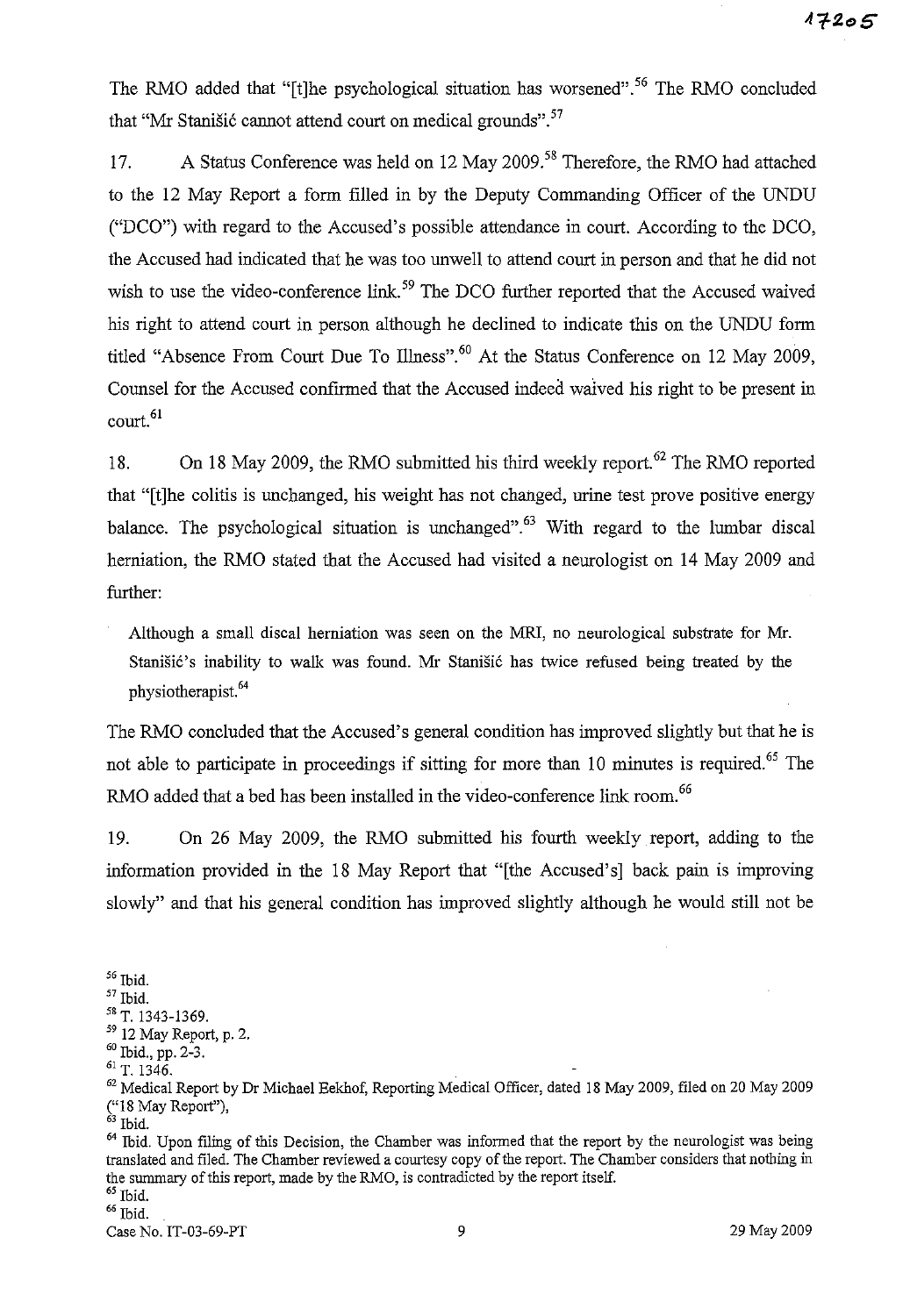able to participate in proceedings if sitting for more than 10 minutes is required.<sup>67</sup> The RMO also stated that the Accused had reported a short period of unconsciousness on 24 May 2009 and that the TMO had found no neurological or cardiovascular abnormality upon examination.<sup>68</sup> An electrocardiogram taken on 25 May 2009 revealed no abnormalities.<sup>69</sup>

20. The Chamber needs to consider that the five medical reports are relatively brief and reflect the result of examinations and assessments by primary care physicians as opposed to medical specialists. Having reviewed these reports, the Chamber finds that the general medical situation of the Accused is most accurately and extensively reported in the Dr De Man Report and the Dr Siersema Report although the reports submitted by the RMO do not significantly differ from the former in material respects. The RMO reflects in the 12 May Report that "[t]he psychological situation has worsened" but this must be read in conjunction with the 11 May Report, in which the RMO merely incorporates the assessment of Dr Vera Petrovic without independent verification. No further information with regard to this assessment was provided in the **11** May Report. The Chamber will therefore rely primarily on the Dr De Man Report, with regard to the mental health of the Accused, when identifying the modalities for the trial.

21. The only new medical issue since the 24 April Decision appears to be the lumbar discal herniation. This issue was referred to in the medical reports concerning the Accused's treatment during hospital stays in Belgrade and was therefore not brought to the attention of the medical staff at the UNDU until sometime after the first weekly report had been submitted. According to the **11** May Report, the Accused had "enormous difficulties to change any body position" and "getting out of bed without help is nearly impossible". This report was based largely upon information provided by the Accused. The following day, however, after the Accused had undergone an MRl, the medical report was far less pessimistic. The RMO stated that the MRl had revealed "a small discal herniation" and that somatic (i.e., physical) reasons for the Accused's claimed difficulties in walking or standing could not be excluded before a neurological evaluation had been completed. Such an evaluation was completed on 14 May 2009 and the conclusion, as referred to in the RMO's 18 May Report, was that "no neurological substrate [or underlying reason] for Mr. Stanišić's inability to walk was found". Moreover, according to the same report, the Accused had twice refused to be treated by a physiotherapist. The Chamber will closely monitor the development of this situation. The Chamber concludes that accommodating measures can be put in place to

<sup>67</sup> Medical Report by Dr Michael Eekhof, Reporting Medical Officer, dated 26 May 2009, filed on 27 May 2009 ("26 May Report").

<sup>&</sup>lt;sup>68</sup> Ibid.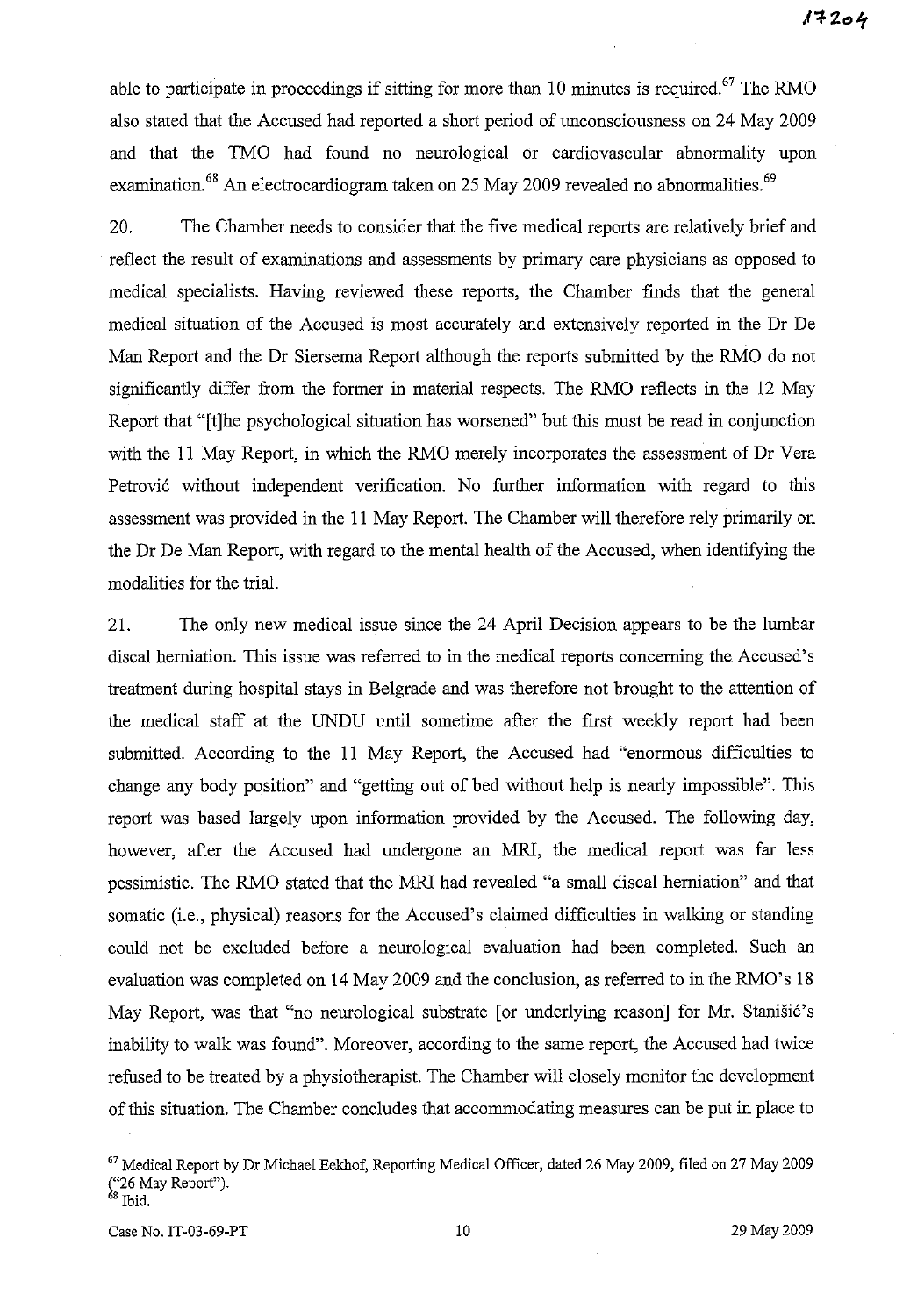alleviate any discomfort felt by the Accused due to the small discal herniation and this will allow the Accused to be physically present in court or to participate in the proceedings via video-conference link from an observation room in the UNDU.<sup>70</sup>

22. In three of the reports submitted by the RMO, the RMO appears to draw ultimate conclusions as to the Accused's ability to attend court at a particular moment in time.<sup>71</sup> The Chamber accepts these conclusions as stemming from the vantage of a medical assessment in isolation. However, the question whether an accused is able to attend court proceedings requires a legal determination in which facts presented by a medical assessment are but one, although a large, consideration. This determination is ultimately for the Chamber to make, once informed as to the circumscribed medical facts available to the RMO. In this respect, it is also imperative that the medical officer reporting to the Chamber makes a clear distinction in the reports between what the Accused has stated to the medical officer and the medical facts supporting that statement. Such a distinction can be of importance, as the example of the discal herniation in the previous paragraph shows.

23. The medical reports that the Chamber received subsequent to the 24 April Decision have confirmed to the Chamber that regular and transparent reporting on the medical situation of the Accused, in particular on days with court sessions, is of great importance. This is reflected in the modalities for the trial, as set out in the Annex to this Decision.

## *Scheduling in other cases*

24. With regard to the scheduling of other cases in which the Judges in the present Chamber are involved, the Chamber notes that, pursuant to the Order Composing a Trial Bench of 28 May 2009, the bench is composed of Judge Orie, Judge Picard, and Judge Gwaunza. Judge Orie and Judge Gwaunza are sitting on the *Prosecutor v. Ante Gotovina et al.* case. On 27 May 2009, the Defence case in the *Gotovina et al.* case started. At the Pre-Defence Conference on that day, the *Gotovina et al.* Chamber decided the three Defence teams would be granted 210 hours for the presentation of their cases.<sup>72</sup> Judge Picard is sitting on the *Prosecutor v. Momčilo Perišić* case. The trial in that case started on 2 October 2008 and the Prosecution has been granted  $355$  hours for the presentation of its case.<sup>73</sup> These are

 $\frac{71}{12}$  12 May Report; 18 May Report; 26 May Report.

Case No. IT-03-69-PT 11 29 May 2009

 $69$  Ibid. A vaso-vagal reflex due to colitis was deemed to be the most likely diagnosis.

 $70$  As described in the Annex to this Decision, the observation room is furnished with a bed from which the video-conference link and telecommunications equipment can be accessed. It is also furnished with a toilet.

<sup>72</sup>*Prosecutor v. Ante Gotovina et aI.,* T. 17737.

*<sup>73</sup> Prosecutor* **v.** *Momcilo Perisic,* **T. 343.**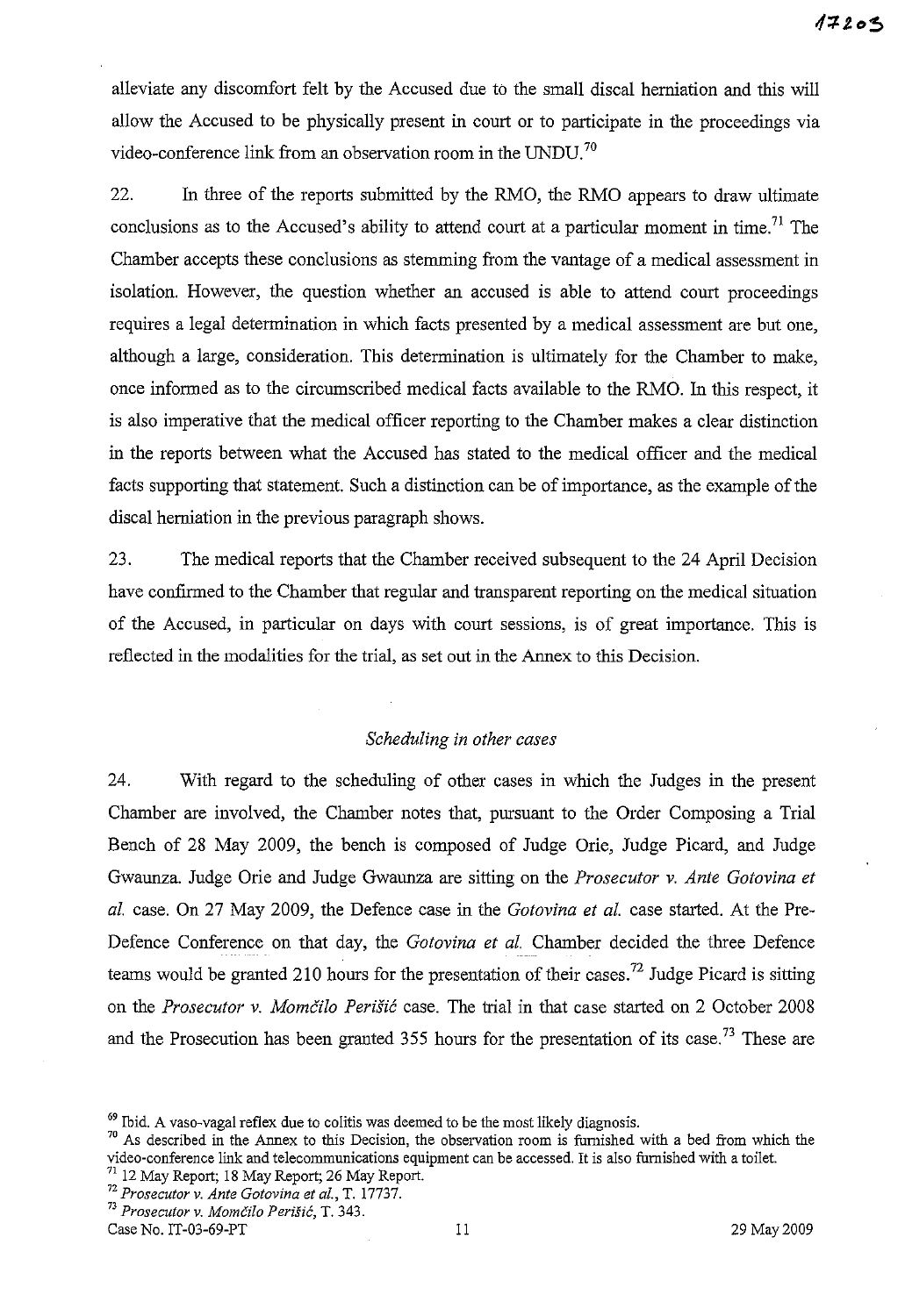important considerations that will affect the trial schedule for considerable time. This is reflected in the modalities for the trial, as set out in the Annex to this Decision

## *Conclusion*

25. According to Article 20 of the Statute "[t]he Trial Chambers shall ensure that a trial is fair and expeditious and that proceedings are conducted in accordance with the rules of procedure and evidence, with full respect for the rights of the accused and due regard for the protection of victims and witnesses". Pursuant to this obligation upon the Chamber, it has considered the Accused's health situation as described in the medical reports submitted to it since the Appeals Chamber's 16 May 2008 Decision and, particularly, in the Dr De Man Report, the Dr Siersema Report, and subsequent medical reports by the RMO, as well as the trial commitments of the Judges in the present Chamber. The Chamber finds that the trial in *Prosecutor* v. *Jovica Stani§ic and Franko Simatovic* can commence pursuant to the modalities for the trial, as set out in the Annex to this Decision.

Done in English and French, the English version being authoritative.

Judge Alphons Orie Presiding Judge

Dated this twenty-ninth day of May 2009 At The Hague The Netherlands

**[Seal of the Tribunal]**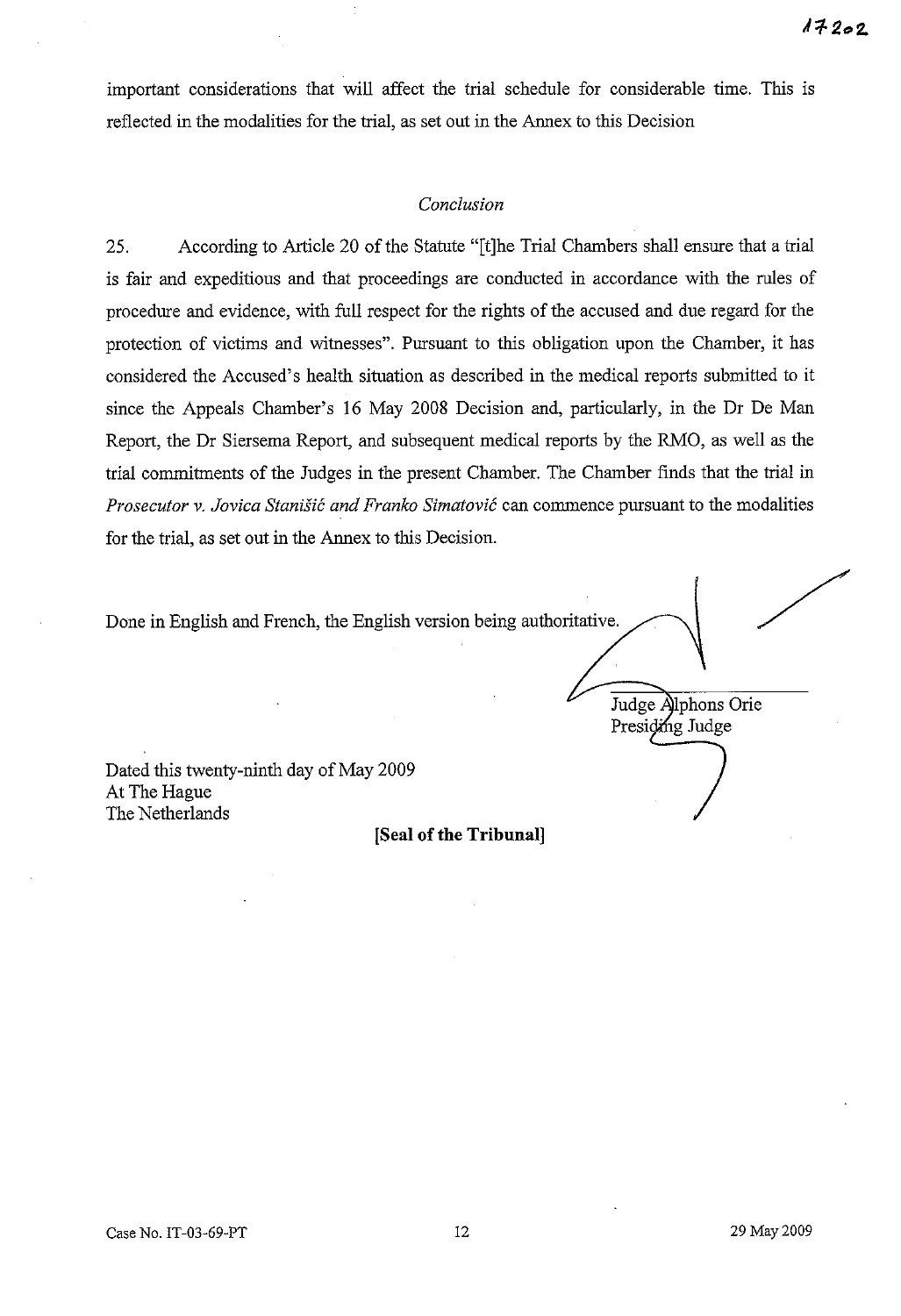#### **ANNEX**

## Modalities for the trial in the case *Prosecutor* v. *Jovica Stanisic and Franko Simatovic*

1. As set out in the Scheduling Order for Recommencement of Trial of24 April 2009, the Chamber will only hold hearings in the present case two days a week. The daily hearings will be divided into sessions of 1 hour and 15 minutes, with breaks lasting 30 minutes. Mr Stanišić can at all times address the Chamber if he has a need for additional breaks. Whenever and insofar as the courtroom schedule of the Tribunal allows this, the hearings will be conducted on consecutive days and in a manner as to avoid long interruptions of the presentation of evidence. The hearings will also take place in the afternoon in order to facilitate any determination of the medical status of Mr Stanišić prior to the hearing.

2. The schedule set out in item I is valid for the first three months of the trial, although the Chamber may further extend it. In addition, the Chamber will make any adjustments to this schedule that it deems fit, in particular taking into account the Judges' trial schedule and the health of Mr Stanišić. The Chamber may invite submissions of the parties with regard to any such adjustments.

3. During Mr Stanišić's detention at the United Nations Detention Unit ("UNDU"), the UNDU Reporting Medical Officer will submit a written report to the Chamber on the medical condition of the Accused once a week, so as to allow for adjustments in the schedule set out in item 1, if necessary. In addition, Mr Stanišić is to be examined at least once every four weeks by a gastroenterologist who will report in writing to the Chamber on the Accused's medical condition after each examination. If the Chamber considers it necessary, based on the regular reporting set out above, it will request that a medical specialist, for example a psychiatrist, examine Mr Stanišić and report in writing to the Chamber. All the reports referred to in this item should be filed publicly, unless the Chamber indicates otherwise.

4. Mr Stanišić will be physically present in court during the court hearings. As all accused before the Tribunal, Mr Stanišić may waive his right to be present in court. If he waives this right due to illness, Mr Stanišić is to follow the procedure set out by the Registry, including filling out the form for waiving the right as will be provided to him by the staff of the UNDU.

5. In order to further accommodate Mr Stanisić, the Chamber will allow him, if he opts to, not to be present in court but instead follow the proceedings via a video-conference link from the UNDU. For this purpose, an observation room with toilet facility has been arranged at the UNDU in close vicinity to Mr Stanišić's cell. Mr Stanišić should inform the staff of the UNDU of this decision at the earliest possible time. The staff of the UNDU should convey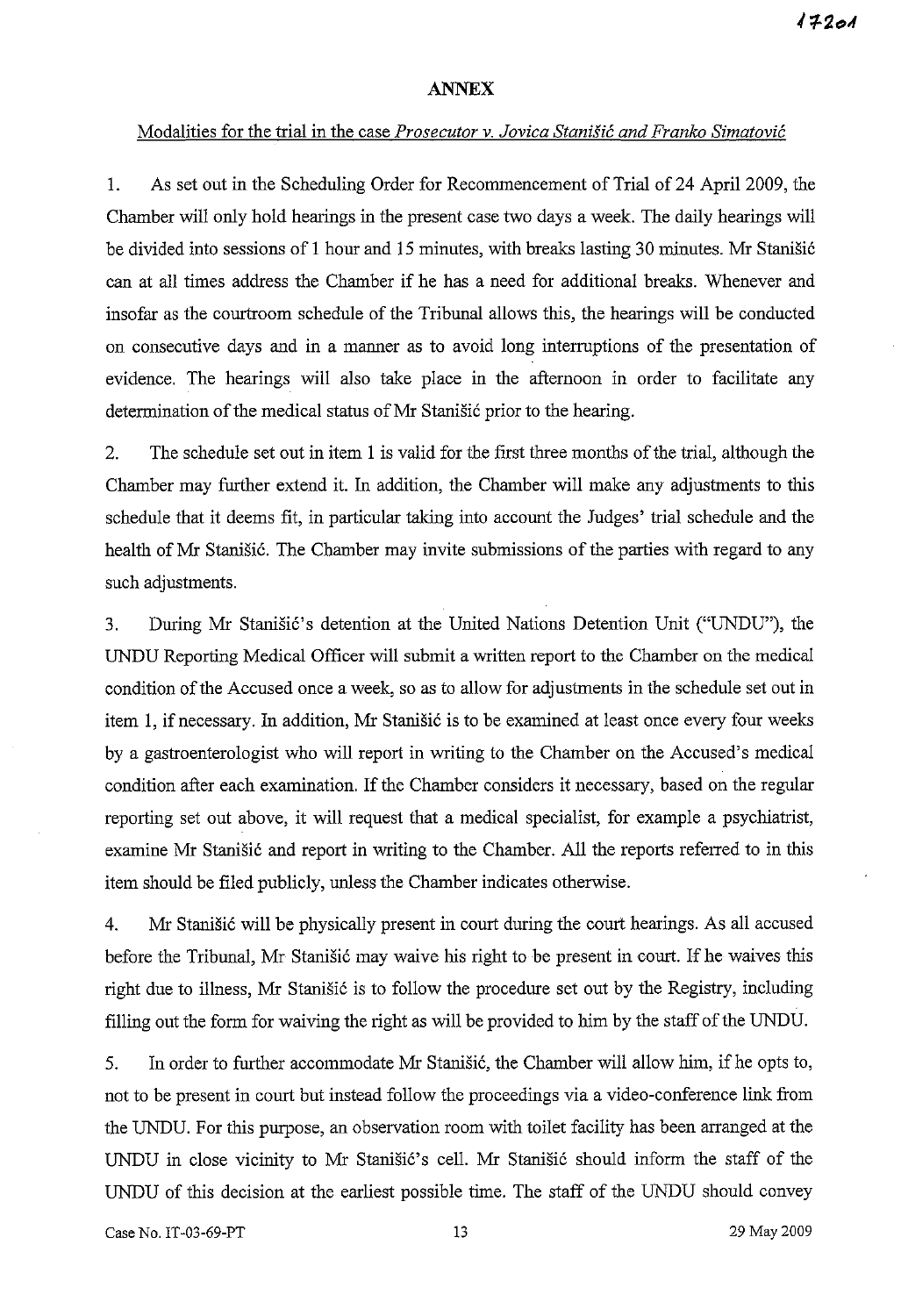this message to the Chamber, via the Court Officer, before the start of the hearing on any particular day. A video-conference link will allow Mr Stanišić to follow the proceedings, to see the witnesses at all times, to make a statement pursuant to Rule 84 *bis* of the Rules of Procedure and Evidence if he chooses to do so, and to otherwise address the court. The Chamber and the parties in the courtroom will also be able to see Mr Stanišić at the videoconference link. A telephone line will allow Mr Stanišić to communicate with his counsel in the courtroom and a member of the Defence team may be present with Mr Stanišić at the UNDU. Mr Stanišić will also have access to eCourt and Livenote transcript in the observation room.

6. On each court day, the Commanding Officer, Deputy Commanding Officer or any other authorized officer of the UNDU shall remind Mr Stanišić of the court schedule for the day and that the normal arrangements are in place for his transport to court. If Mr Stanišić indicates that he is too unwell to attend court in person, the Commanding Officer is to remind him of his right to be present in court, ask him if he waives his right to attend and offer him the opportunity to communicate with counsel. The Commanding Officer shall also inform Mr Stanišić that he may make use of the video-conference link from the UNDU, should he opt not to physically attend court.

7. If Mr Stanišić does not waive his right to be physically present and does not opt to participate in the proceedings via video-conference link from the UNDU but claims that he is too ill to go to court, he shall be medically examined before the court session. The Reporting Medical Officer at the UNDU or an independent medical expert shall familiarize him- or herself with the medical condition of Mr Stanišić and submit, through the Court Officer, a written report to the Chamber. This report will be filed publicly unless the Chamber indicates otherwise. The Reporting Medical Officer at the UNDU or the independent medical expert shall also be ready to report orally to the Chamber at the beginning of the court session. The Commanding Officer, Deputy Commanding Officer or any other authorized officer of the UNDU shall inform the Chamber, through the Court Officer, about the above as soon as possible, including that Mr Stanišić is or has been medically examined. At the beginning of the court session, Defence Counsel shall confirm to the Chamber that Mr Stanišić has not waived his right to be present. The Chamber shall then, if it deems necessary, hear the Reporting Medical Officer or the independent medical expert in court or through the videoconference link on the medical condition of Mr Stanišić. The Chamber may also seek further information about the condition of Mr Stanišić from other sources, as it deems fit.